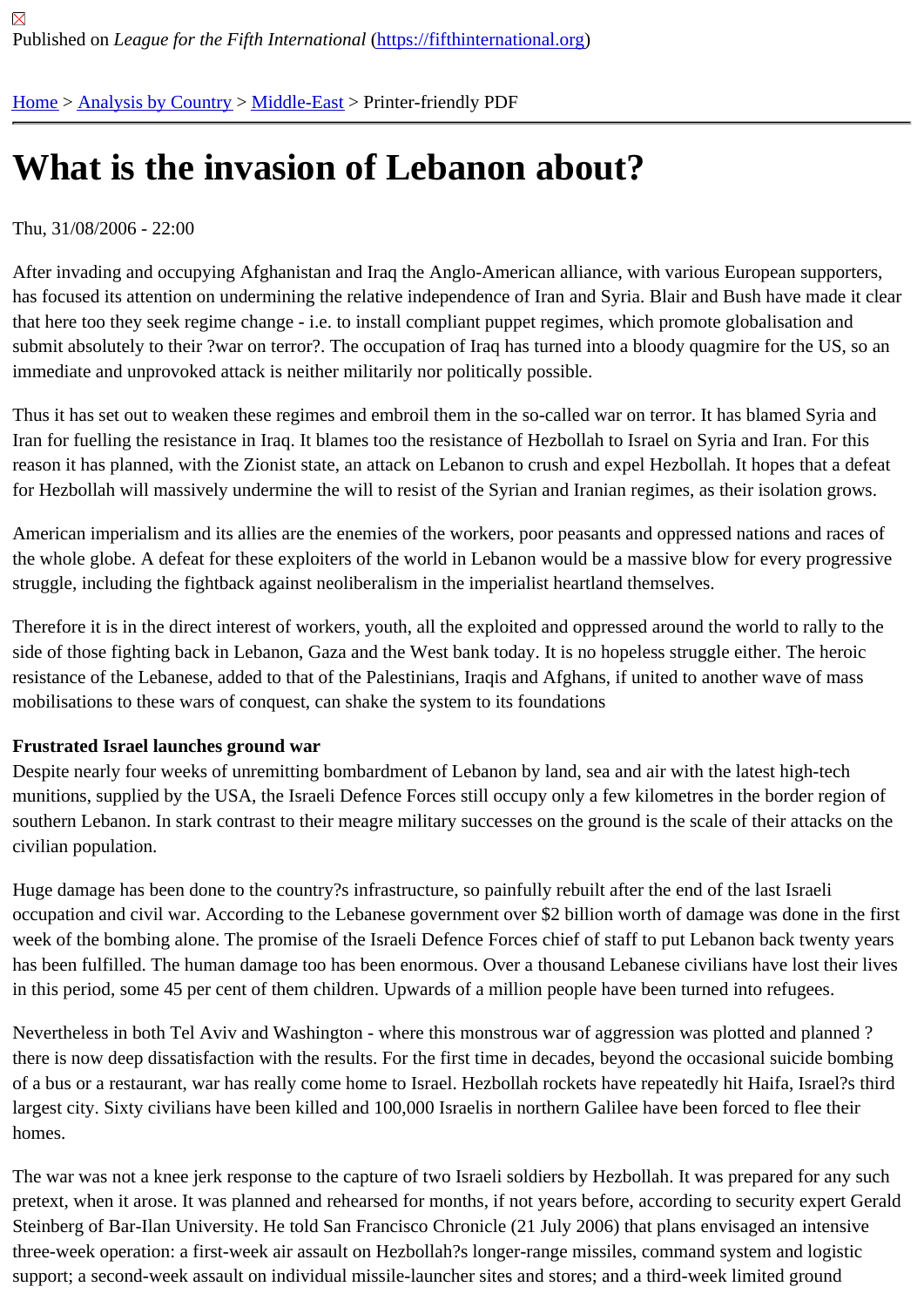offensive against what remained. The expected result would be a totally crippled Hezbollah but without the need for a long-term occupation of southern Lebanon. The plan failed in spite of the savagery of the air attack: 8,700 sorties, attacking 4,600 targets in the first phase.

Despite this bombardment, Hezbollah only lost around 50 fighters in the first four weeks and still has around 10,000 missiles, including a hundred longer-range ones that can reach deep into Israel. Far from taking over southern Lebanon up to the Litani river, IDF commando units, which cross the border to engage Hezbollah militia, are retreating back to Israeli territory each night. This method has been forced on them by the deadly effectiveness of Hezbollah units, using anti-tank missiles, both against Israeli armour and in targeting IDF units whenever they have tried to establish posts in the area. Jonathan Steele reports a near-absence of Israeli troops there, just burnt-out or crippled tanks. (Guardian, 7 August)

In short, so far the Israeli Defence Forces ? the fourth largest army in the world, armed to the teeth with the latest high tech weapons by its transatlantic master ? have signally failed to defeat around 3,000 Hezbollah fighters. Israeli generals have hesitated to launch the threatened all out ground war, fearful of the casualties they could suffer if they took on the guerillas on their own terrain, in the bombed ruins of their own towns and villages. But the fear of handing an enormous victory to Hezbollah has , it seems, finally convinced them to launch a ground offensive

#### **The War for Peace**

Worse for Israel and the USA, the bombing attacks have united the religiously and politically fractured Lebanese people, reversing at a stroke the effects of the American inspired and funded ?cedar revolution?, which Washington hoped would make the country a docile tool of its policy of conquest and plunder. Of course Israel still has many ?friends? in the corrupt élite of the state, originally carved out of Syria by French and British imperialism after the collapse of the Ottoman Empire, but most journalists testify that the Christian and Sunni as well as Shi?a masses, which make up 40 per cent of the population, are now cheering on Hezbollah and blaming Israel and the USA.

Its mass expulsion of people, horrific destruction of houses, roads and bridges, and above all its heartless massacre of children have given rise to an unprecedented wave of hostility in the West ? reflected in the 100,000 strong march in London on 5th August. A revival of the mass movement that opposed the launching of the Iraq war is likely in the coming months. Sympathy for the resistance is open and widespread, as is its linkage to the anticapitalist and antiglobalisation struggles in Europe, Asia and the Americas. Millions now see the occupations of Iraq, Afghanistan, Lebanon and Palestine as part of an imperialist offensive to take over or dominate the globe. But most important of all it has it has raised the hopes of the millions across the Middle East that Israel and US imperialism are not invincible, that its takeover of their region is not inevitable, that resistance is possible and necessary.

For this reason Washington and Tel Aviv are now frantically trying to wrest the banner of peace from the hands of their opponents. After three weeks of bloody massacres and arrogant refusal to consider a ceasefire, the spin masters are trying to present Blair and Bush as the peacemakers. Their aim is quite simply to win by diplomatic arm-twisting what their soldiers could not win on the battlefield. They want Lebanon and the other Arab states to ?expel? Hezbollah from their own land and people. The United Nations Security Council resolution calling for a ?full cessation of hostilities? is a cynical ploy, aimed at allowing Israel to continue its attack on Lebanon, whilst pretending that it is Hezbollah and the Lebanese government that has turned down the opportunity for peace. The United States and France drafted it to achieve just this end in collusion with the Israeli government.

However, this ploy is too nakedly cynical ? coming as it does from people, whose hands are still bloody from the slaughter of innocents in Lebanon, from an Israel that is still bombing and openly debating whether to launch 20- 30,000 troops in a full scale invasion to seize the country up to the Litani river. It appears too that France has been unable to ?deliver the Arabs?, in the words of a BBC commentator. In Israel a frenetic debate has erupted against a background of mounting evidence that the Israeli offensive in Lebanon has been as much of a military fiasco as it has been a horrendous war crime against innocent civilians.

The alternatives are to press on with a full-scale invasion with all the risk of big Israeli casualties, or to accept a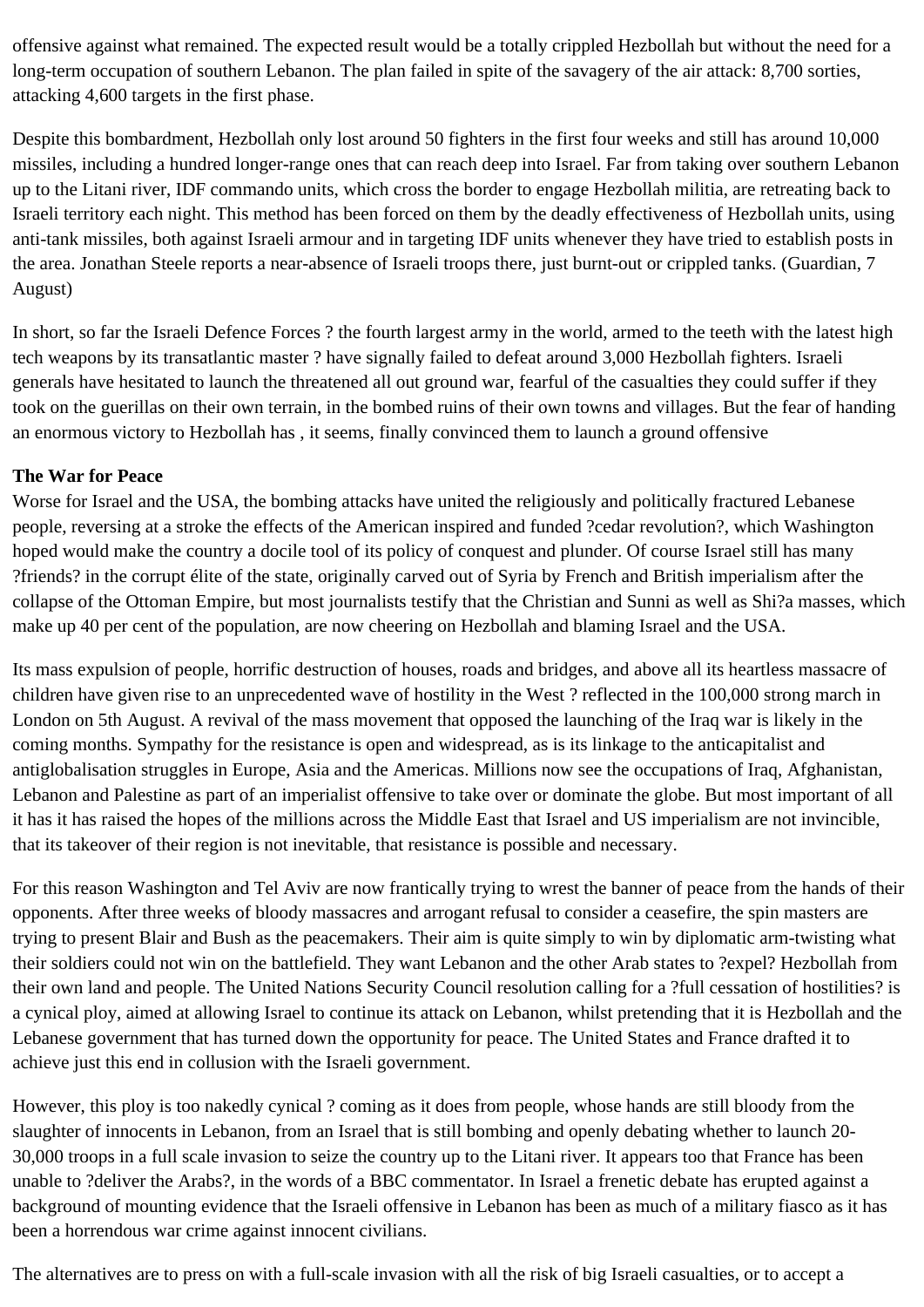negotiated ceasefire with Hezbollah and regroup for a renewal of the offensive later. The danger of the latter course is that it will be seen as (and will in fact be) a stunning victory of the Hezbollah David over the Israeli Goliath. It will enormously encourage all sorts of mass resistance to the USA and to its various puppet regimes around the world around the globe, as well as the armed struggles in Iraq and Afghanistan.

Undoubtedly, if the rotten ?peace deal? being wrangled over in New York finally collapses, because the Arab regimes and Lebanon do not dare to sacrifice Hezbollah to ?peace? with Israel, for fear of their own peoples? reaction, they will announce that Israel is justified in resorting to a full scale offensive and should receive the blessings of the so-called international community. The whole procedure within the UN Security Council since the start of the war confirms Lenin?s view ? expressed about its predecessor the League of Nations ? that it is a thieves? kitchen, where the oppressed and exploited peoples and their countries? sovereignty and resources are divided up like so much stolen goods.

#### **The United Nations ?ceasefire? resolution**

The proposed ?ceasefire? resolution embodies, in the most brazen manner imaginable, the goals of imperialism and its Zionist agent, aimed at dividing and ruling the oil-rich regions of the Middle East. Hezbollah must stop fighting and submit to a process of disarmament, whilst at the same time Israeli forces are still occupying Lebanese territory and are free to ?defend themselves?. The resolution calls only for a ?cessation of hostilities? until a French-led force is deployed, not for an ?immediate ceasefire". Whilst it demands that Hezbollah immediately cease all ?attacks? on Israel the latter is asked only to cease ?offensive military operations". Since Israel interprets all its actions as self-defence, it will doubtless continue to hit Hezbollah targets. The draft resolution also calls for a second stage, a permanent ceasefire, to be based on the disarming of ?all armed groups in Lebanon? under UN resolution 1559, and the deployment in Lebanon of an ?international force? under Chapter VII of the UN Charter to implement a ?long term solution? acceptable to Israel.

The resolution also embodies the Israeli lie that the war was instigated by Hezbollah, i.e. because of the latter?s ?abducting? two Israeli soldiers. It demands the ?unconditional release? of these, whilst promising only to ?encourage the efforts aimed at resolving the issue of the Lebanese prisoners detained in Israel". It does not demand an end to the Israeli siege of Lebanon by land sea and air. Indeed, it states that the country?s air and seaports will be reopened only for ?verifiably and purely civilian purposes.? Lebanon will thus lose effective sovereignty over its own borders. In short, it extends the imprisonment of the Palestinian people to the Lebanese.

In short, these incredible conditions ? which effectively destroy Lebanon as a sovereign state ? disarm the only force, which has defended the country over the past quarter century and forced out the Israeli occupiers in 2000. The recent offer of the formerly very pro-American Siniora government to send 15,000 Lebanese troops to the south, if Hezbollah withdraws, will doubtless be met with the bitter enquiry at home, ?why did you not send them when Israel attacked our country and started destroying our economy and massacring our citizens?? Any disarmament of Hezbollah would put Lebanon directly under imperialist and Zionist tutelage.

Israel?s Justice Minister, the increasingly hawkish Haim Ramon, summed up the view from Tel Aviv: ?Even if it is passed, it is doubtful that Hezbollah will honor the resolution and halt its fire. Therefore we have to continue fighting, continue hitting anyone we can hit in Hezbollah, and I assume that, as long as that goes on, Israel?s standing, diplomatically and militarily, will improve.?

# **Imperialism versus the people of the world**

The atrocity in Qana, in which over 54 Lebanese civilians, 37 of them children, were slaughtered, has caused horror and outrage around the globe. Meanwhile Israel is continuing to starve and terrorise the imprisoned population of the Gaza strip, subjecting them to nightly aerial bombing and shelling. The aim is plainly to oust the democratically elected Hamas administration in Palestine. This has passed with virtually no comment from the governments, who consider themselves the embodiment of ?western civilisation?.

Israel is also proceeding with the extension of the notorious Apartheid Wall and with stealing as much as it can of remaining Palestinian land on the West Bank. The so-called Road Map peace plan, occasionally given lip service by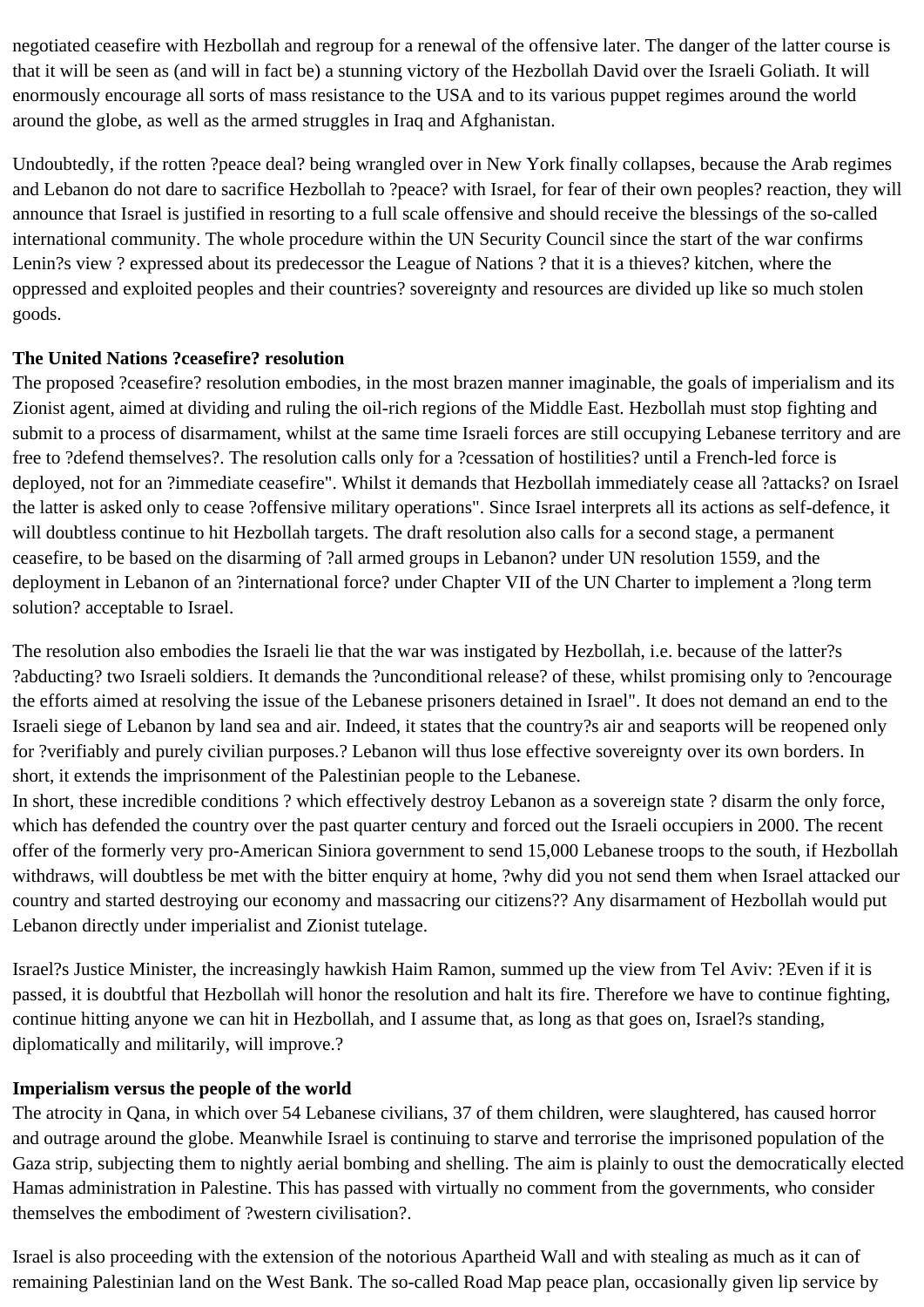Bush and Blair, is a dead end. What Israel hopes to get the duo to tolerate is a series of unilateral withdrawals from the least habitable and economically viable parts of the West Bank, once the population there has been disarmed and subdued. In other words, the original Zionist lie that Palestine was ?a land without a people? continues to be realised, by driving out its actual people (ethnic cleansing), grabbing their land, and settling it with Eastern European economic migrant and racist North American settlers.

This Israeli attack on Lebanon is not a rogue action by the ultra-right wing Zionists; it is an integral component of the inescapable mode of life of the expansionist settler state. That is why it has the full support of the Israeli Labour Party, Ehud Olmert?s coalition partner, as well as the Israeli right around Binyamin Netanyahu?s Likud. Labour leader Amir Peretz, former head of the Histradut trade union federation, is the defence minister directing the war effort. Likewise with Israel?s master, the USA, this war is not just a project of the neocons and weird Christian Zionists. The Israeli offensive has wholehearted support from the Democrats. On 20th July, the House of Representatives voted by an overwhelming 410-8 margin to support Israel?s actions as justified self-defence and rejecting the calls for a ceasefire.

In Britain too, despite a growing opposition from the governing Labour Party?s MPs, demanding the recall of Parliament, few have openly denounced Blair?s backing for Israel?s mass murder. In the European Union, Germany, under Angela Merkel, is firmly on message. Even in Italy the new centre-left Unione coalition of Romano Prodi has done nothing to obstruct the US or Israel getting approval from the EU. France alone originally voiced its misgivings, but then joined in brokering the present ?ceasefire? proposal aimed at disarming resistance to Israel.

It is clear that the United States, Britain and Israel have been able to mobilise de facto compliance to their policy and strategy from all the major powers in Europe. This despite the fact that the European Union has given millions in aid to Lebanon to establish the very infrastructure destroyed by IDF bombs and artillery over the last month. And despite France and Germany?s opposition to the Iraq war in 2003, and their diplomatic and economic overtures to the Arab regimes since the collapse of the Soviet Union. What this illustrates ? as did the UN?s support for the occupation of Iraq following the ?victory? the US won in six weeks in 2003 ? is their continued economic and military subordination to US imperialism that expresses itself particularly in times of social and political crisis.

Israel is an expansionist colonial settler state that serves the direct interest of US imperialism. Its huge economic and military aid completely overshadows the relatively piddling trade agreement that it signed with the European Union in 1995, despite its geographical proximity to the latter. However, Israel also plays a role for the European Union too, in that it ensures the continued compliance of the oil rich nations, through its economic and military dominance of the Middle East. They may grumble, when America and Israel destabilise the situation by ?extreme? acts of aggression, but in the final analysis they cannot afford to do without this self appointed Middle Eastern police force, knowing that an ?anti-imperialist? Middle East would be as big a disaster for them as it would for the US. The result is a ?soft cop? foreign policy that fears the destabilising effects of US/Israeli aggression, but in response seeks to negotiate the compliance of the Arab regimes (often offering some form of economic aid in return for concessions).

The Israeli attack was fully coordinated with the Bush administration. The latter supports it to the hilt because it is an integral part of its own plan to occupy key strategic positions within the Middle East and Central Asia, and helps weaken and divide the two remaining states of the region which minimally resist this plan, Syria and Iran. The US aim is to turn even them into client states on the Jordanian, Egyptian and Saudi model. These ?rogue? states support Hamas or Hezbollah as a pressure point on US imperialism and its Zionist guard dog, looking for a negotiated settlement with the USA. Vain hope. They too have to be broken and subjected.

But given the outcome of the imperialist powers? invasion and occupation of Afghanistan and Iraq ? swiftly conquered, but impossible to subdue ? the US is wary of launching an invasion of either of the recalcitrant states. Rather they have turned to Israel, their regional guard dog, to crush Syria and Iran?s allies in Lebanon and Palestine. In this process, pretexts might be found for, at the very least, bombing Syria or Iran in order to ?degrade? their economic and military powers of resistance.

The USA?s strategic commitment to the Israeli war to smash Hezbollah and the elected Hamas government in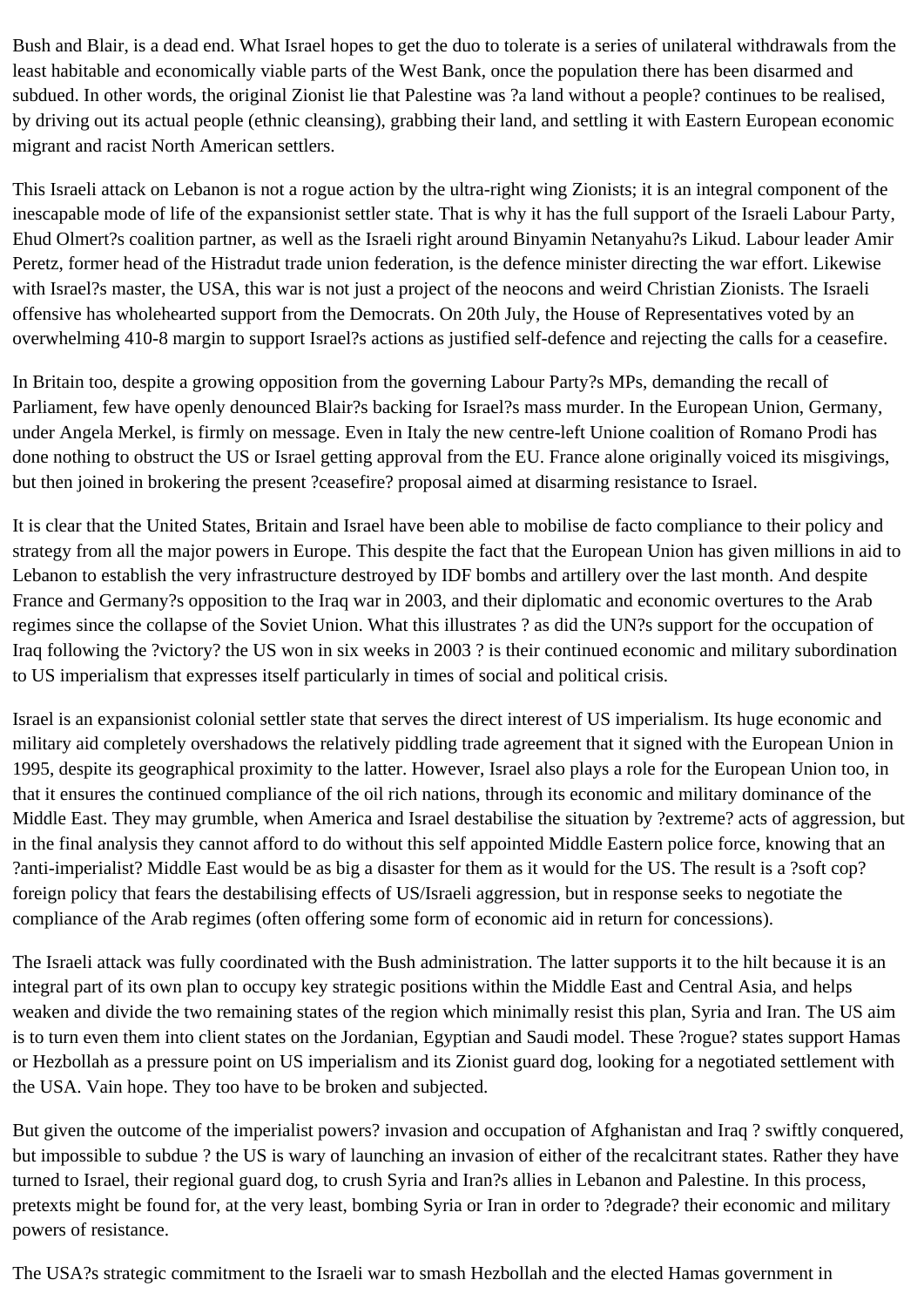Palestine, too, is the cause of Bush and Blair?s initial blockage of any sort of UN or EU resolutions, which call for a ceasefire or make the mildest criticism of Israel (e.g. calling its massacres and deliberate population expulsion ?a disproportionate use of force?). Their supposed commitment to a permanent settlement to the Palestinian question (the so-called Road Map) is quite simply a cynical manoeuvre. Their actual preconditions for ?meaningful? negotiations are that Israel remains the regional military superpower, with its vast US-supplied arsenal of high-tech weaponry, with its own nuclear ?weapons of mass destruction?, and that the Palestinians and their allies in Lebanon be totally disarmed. Only thus will the Palestinians be rendered powerless to resist the Zionists? diktats.

Everyone in the Arab and Muslim world, who is not effectively a pensioner of the Americans (like the Saudi and Jordanian monarchs or the Egyptian president, Hosni Mubarak), sees this clearly enough. This is why the hatred for Israel?s Anglo-American backers will continue to grow in the region and in the huge Arab/Muslim diaspora in the West. That is why ?terrorism? (a weapon the militarily weak use against the strong) will grow, the more such attacks take place.

The ?war on terror? is not a response to terrorist acts like 9/11 or 7/7 but a result of the USA, UK and Israel?s own war to conquer and pillage the Arab and Muslim world for its oil riches. It is a war waged by the USA and its allies by means of mass terror aimed at civilian populations in Afghanistan, Iraq, Palestine and Lebanon. It will inevitably continue to produce the small-scale counter-terror of the suicide bombers. This in turn will give the pretext for the rapid erosion of democracy that is going on in North America and Europe. The imperialist powers and Israel are not greatly perturbed about this since it gives them a magnificent pretext to continue to destroy democracy ?at home? by a series of antiterrorist laws.

But the resistance of the Lebanese under Hezbollah, of the Palestinians under Hamas, of the Iraqis and Afghans spearheads a popular resistance of entire peoples. It draws the support of the great mass of the people of the region, despite their craven governments. The latter are suppressing, in every way they can, any outbreak on the streets because they know that, if the first slogans were aimed at Israel and the USA, the next would be aimed at the cowardly kings and presidents, who have not lifted a finger to help the resistance to imperialism.

More importantly this mass resistance is succeeding in inflicting defeats on the occupiers and invaders, despite heavy odds when it comes to all the high-tech panoply of modern war. Why? For the reason that guerrilla resistance forces have so often beaten their gigantic oppressors. Brutal repression in the aid of a reactionary cause, a cause that can never win the hearts and minds of the great majority of the people, can never be victorious in the long run.

#### Can Hezbollah and Hamas liberate Lebanon and Palestine?

Hezbollah is a mass movement, largely but not totally centered on the Shia Muslim community of southern Lebanon and the Bekaa valley. The Shia are among the poorest and most excluded parts of Lebanese society. After the 2005 elections, Hezbollah won fourteen seats in the 128-member Lebanese Parliament, gaining two ministers in the government.

Islamist politics amongst the Shia were stimulated by the Iranian revolution. Before that the Shia formed a major part of the large and influential Lebanese Communist Party. The crisis of Stalinism in the 1980s and 1990s weakened and splintered it, and the Islamists supplanted it as the main expression of radical resistance to Israeli occupation and incursions.

Hezbollah, like many Islamists, organise substantial social welfare programmes, building schools and hospitals. It thus developed deep social roots in the poorest, most exploited and most rebellious sectors of the population. In doing so, it borrowed its social programme from left wing parties ? especially the Lebanese Communist Party, many of whose militants joined its ranks after the defeat of their party.

During the long Lebanese civil war and Israeli occupation of the south, Hezbollah gradually replaced Amal, the more conservative militia from which Hezbollah originally split, as the predominant force. It did so in part because of its militancy over social issues as well as its military prowess. But the latter is clearly a major factor in its growth. Hezbollah was born in the resistance to Israel?s and the USA?s occupation of Lebanon, including Beirut itself, in the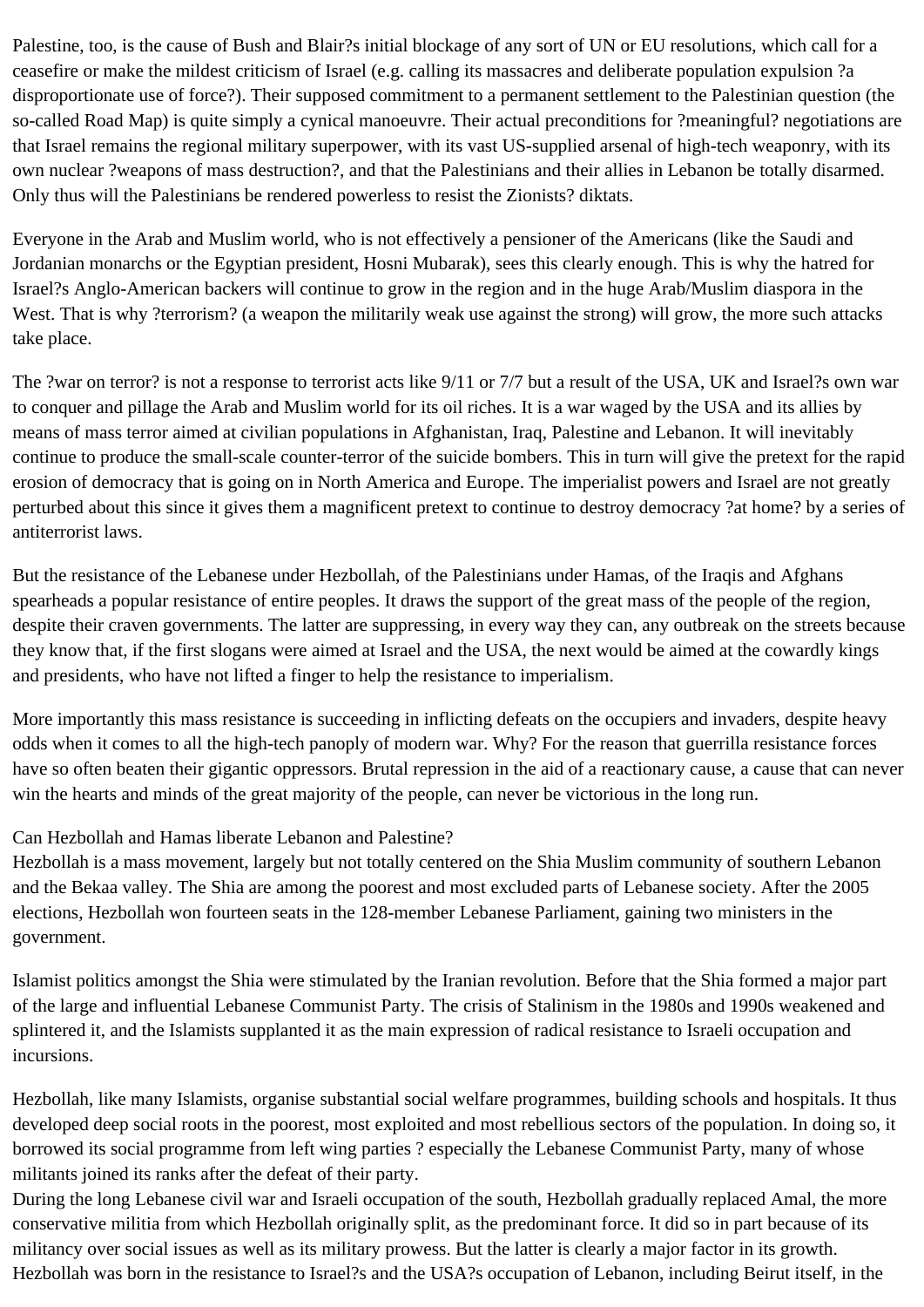1980s.

The massive Israeli invasion in 1982, backed by the USA, was aimed at driving out the Palestinian Liberation Organisation and its forces. Israel only succeeded with the aid of genocidal massacres like those in the Sabra and Shatila refugee camps, where 1,700 PLO fighters and thousands of civilians were killed by Israel?s allies, the Phalangist militias, encouraged and directed by IDF forces under Ariel Sharon.

But the PLO?s role of front line fighters against Israel and the US was immediately taken over by Hezbollah. It carried out the bombing of the US embassy in Beirut in April 1983, in which 63 were killed, and the truck bombing that slaughtered 241 US marines and 56 French paratroopers in their barracks, in October of the same year.

They also bombed the Israeli Defence Forces headquarters in Tyre, killing 75 soldiers. These stunning blows led to the ignominious withdrawal of the US and French occupiers from Beirut and the retreat of Israeli occupation forces to the southern border region. Hezbollah was finally responsible for driving out the Israelis from there in 2000. No wonder the USA and Israel have a score to settle with Hezbollah.

No wonder, too, many Lebanese and Arabs in general see it as one of the few effective military forces that have inflicted painful defeats on Israel and its US master before. Hassan Nasrallah, who became the charismatic leader of Hezbollah when the Israelis assassinated his predecessor, has tried to link Hezbollah with other non-Shia and even non-Muslim anti-imperialist movements, and has declared his solidarity with Hugo Chavez. He combines Islamism with Arab and indeed Lebanese nationalism.

As a Shia, his Islamism is quite distinct form the Wahabi fundamentalism of Bin Laden, whom he often criticises. He condemned the 11 September 2001 attacks on the twin towers, condemned the pre-2002 Taliban regime in Afghanistan as a repugnant regime that discredited Islam, has been the target of an al Qaeda assassination attempt, condemns sectarian attacks between Shia and Sunni in Iraq as weakening the resistance.

The political backing of Syria and Iran is very important to Hezbollah. They provide arms, including medium and short range missiles, support and money. Hezbollah, too, has recently won important support amongst Christian politicians, particularly the former premier Michel Aoun. The Israeli bombing of Christian areas, meant to mobilise the inhabitants against Hezbollah, has, in some measure due to this alliance, backfired.

Though Hezbollah has a remarkable record of resistance to Israel and its repeated attempts to turn Lebanon into a docile buffer state, though politically it champions the oppressed and downtrodden sections of society, its radicalism should not be overestimated. Its ideology and programme are, indeed, thoroughly bourgeois. Just as Hamas, after its election in January 2006, mooted the possibility of dropping the destruction of Israel from its effective programme; so, too, Hezbollah could forego its right to defend southern Lebanon from Israeli attack. What could be the prize worth ditching this right for? A seat at the table of Lebanese confessional politics, alongside the Druze, Sunni and Christian Phalangist parties.

In fact Hezbollah did not initiate this war as a liberation war for the Palestinians. It was, by capturing the Israeli soldiers, genuinely seeking nothing much beyond an exchange of prisoners. It has been seriously discussing merger with the Lebanese armed forces and disarmament of the southern border, if a UN sponsored peace with Israel could be won. Like Hamas, its leadership has discussed peace deals not so different to those proposed by the PLO in the past. The radicalism of Hezbollah is rooted in and must be credited to the will to resist of the southern Lebanese population to constant Israeli attacks as well as their economic and social exploitation and exclusion. This revolutionary spirit of the masses, like that of the Palestinians produces militant anti-imperialist movements. However these deserve a more consistent and radical expression than can ever be provided by Islamisim.

Hezbollah?s strategic solution for both social and national oppression is an Islamic republic, based on religious law. Despite the fact that it insists that this cannot be imposed on society by a minority, but only by democratic means, this would be an inherently reactionary goal. Any state, which is based on absolute (because supposedly divine) laws, which regards the sovereignty of the people as an infringement of the sovereignty of God, and which is expressed by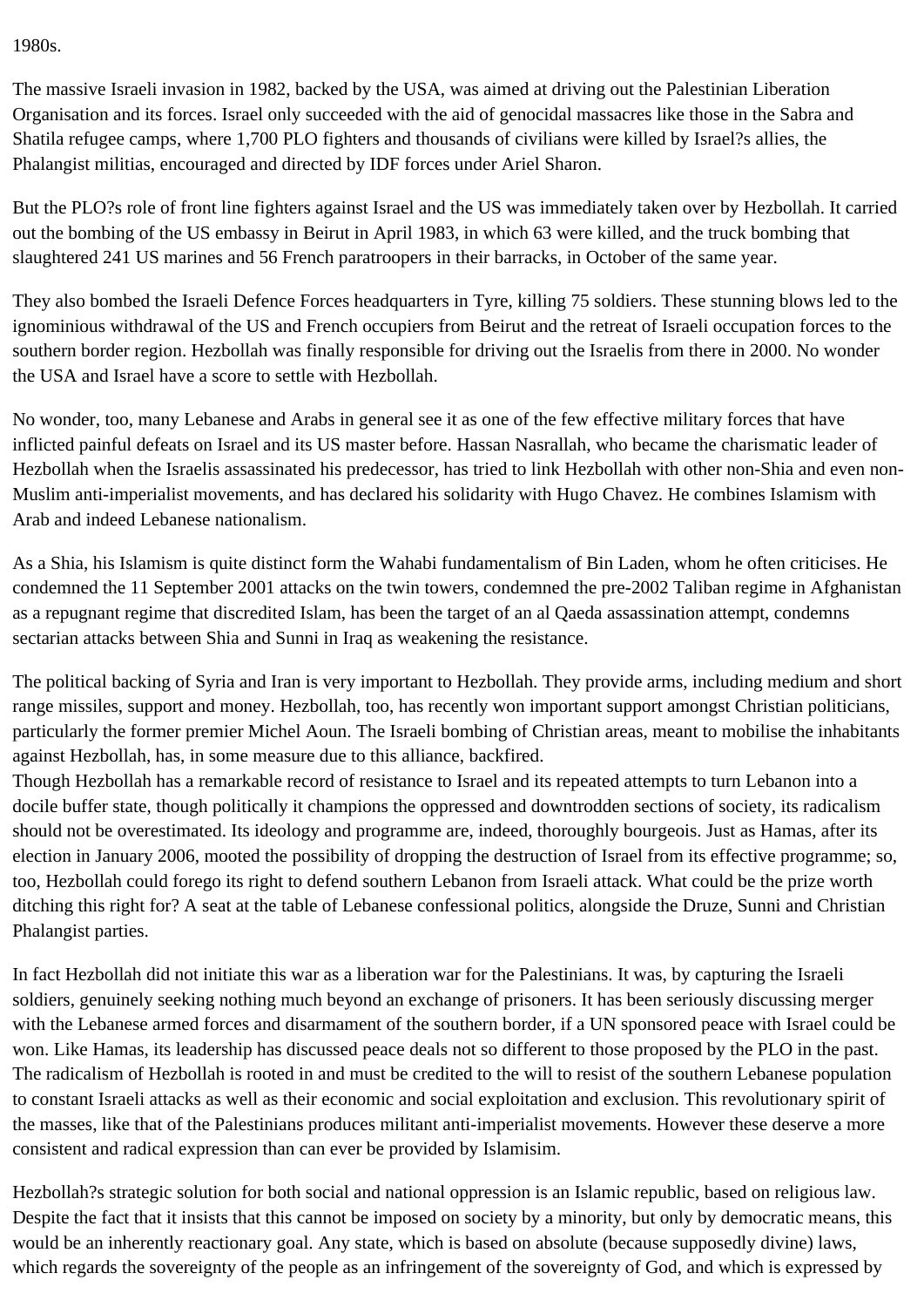the rule of a clerical hierarchy, will be a highly oppressive one, as is Iran today. One, where women are condemned to social inferiority, gay people to inhuman punishments, other religions to a grossly inferior status, free trade unions are banned or suppressed, and private property (and thus capitalism) is sanctified.

Revolutionary communists must therefore oppose Islamism and seek to win the poor and exploited from its influence. Whilst temporary alliances in combat against imperialism are both permissible and necessary, not for one minute can working class militants collude with the idea of supporting an Islamist government or state. We defend democratic rights, the secular character of the state and education, and independent working class organisations (parties and trade unions) against all attempts to ban or ?Islamise? them.

## **What is to be done?**

The progressive forces worldwide cannot simply stand by and call impotently for a ceasefire, nor even just cheer on the Hezbollah fighters. We must do all in our power to help them to defeat the Bush-Blair-Olmert axis of terror. The urgent task of the anti-imperialist, antiwar and anticapitalist movements worldwide is to speed the day of their defeat by coming to the aid of the Lebanese and Palestinian resistance now. Massive demonstrations like that in London must continue through the summer, culminating in another 15th February 2003 style global day of action on 23rd September. The pacifist slogan of ?ceasefire now!? in the context of a war is misleading and wrong. Of course Israel should cease firing on Lebanon and Gaza. But we do not call for a single minute on Hezbollah to cease their justified resistance. We demand that Israel withdraw completely and unconditionally from Lebanon and its waters, and that it pays for the reconstruction of Lebanese homes, towns and villages, and infrastructure, under workers control.

The task of the anti-imperialist, anti-war and anticapitalist movements worldwide is to come to the aid of the Lebanese and Palestinian resistance by exposing the horrific crimes of Olmert, Bush and Blair and making it impossible to continue with them. We call on workers in transport and communication, in civil airports ? on working class soldiers and sailors too ? to halt the shipment of munitions to the murderous Zionist aggressors. We call on the working class movement to take direct action against this foul colonial war. We must fight for walkouts from schools, colleges and workplaces, boycotts of Israeli goods and companies, of western corporations which give aid to Israel. We must win workers in transport and communication, in civil airports to halt the shipment of munitions to the murderous Zionist aggressors. Since they are already transferring their cargoes of death to military airfields we must call on working class soldiers and airmen to refuse the orders to handle them. We call on the working class movement ? especially dockers, rail and road transport workers ? to take direct action against this foul colonial war by boycotting Israeli, US and British firms, which back the Zionist settler regime.

The worldwide antiwar movement and the European Social Forum has called for internationally coordinated action against Israel?s war . They have issued important calls for action. The trade unions, the organisations of students and youth must respond to these calls by planning action in the workplaces, in the schools and universities, up to and including strikes, if possible. We must call not simply for an end to the support for Israeli aggression, but for an end to all economic and military support for Israel, the immediate and total withdrawal of all imperialist forces from the countries and bases they occupy in the Middle East and Central Asia. The working class movement of the countries carrying it out must oppose the thinly disguised re-colonisation of these countries. The masses in the region suffering this takeover and plunder must be helped and encouraged to challenge overthrow the jailers imposed on them, Hosni Mubarak in Egypt, King Abdullah of Jordan, King Abdullah of Saudi Arabia, as well as the puppet regimes in Iraq and Afghanistan.

In Lebanon, Palestine and throughout the Middle East, revolutionary communists and working class militants must not stand aside from the ongoing struggle to defeat imperialism. They must not resort to the excuse that, because at the moment it is lead by politically and socially reactionary Islamist forces, they must remain neutral. It was precisely because the Stalinist Communist Parties and the secular Arab nationalists became embroiled with governments and regimes that capitulated to imperialism, leaving the Islamists to spearhead resistance, that the prestige of socialism and working class politics has sunk so low in the region. It can only be restored by participation in the ongoing struggle against imperialism and its Zionist agent. In fact, if worker militants quite rightly do not wish to see more such Islamist